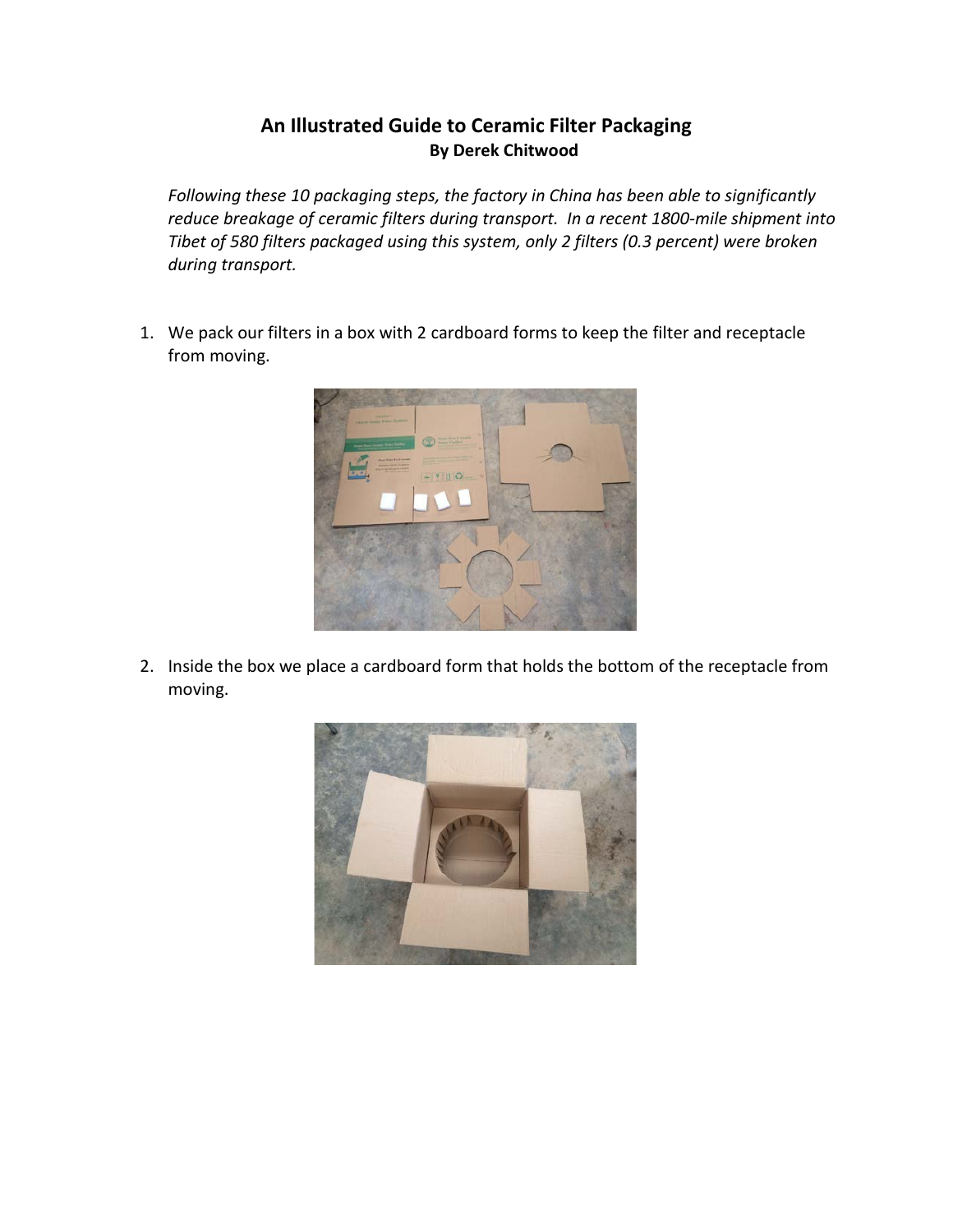3. We then put the bottom part of our two part receptacle in that form, in the box.



4. We place four 3 cm thick foam pieces in the bottom of the receptacle spaced to distribute the load from the filter.



5. We put our filter pot in a plastic bag with rim of the filter facing down.

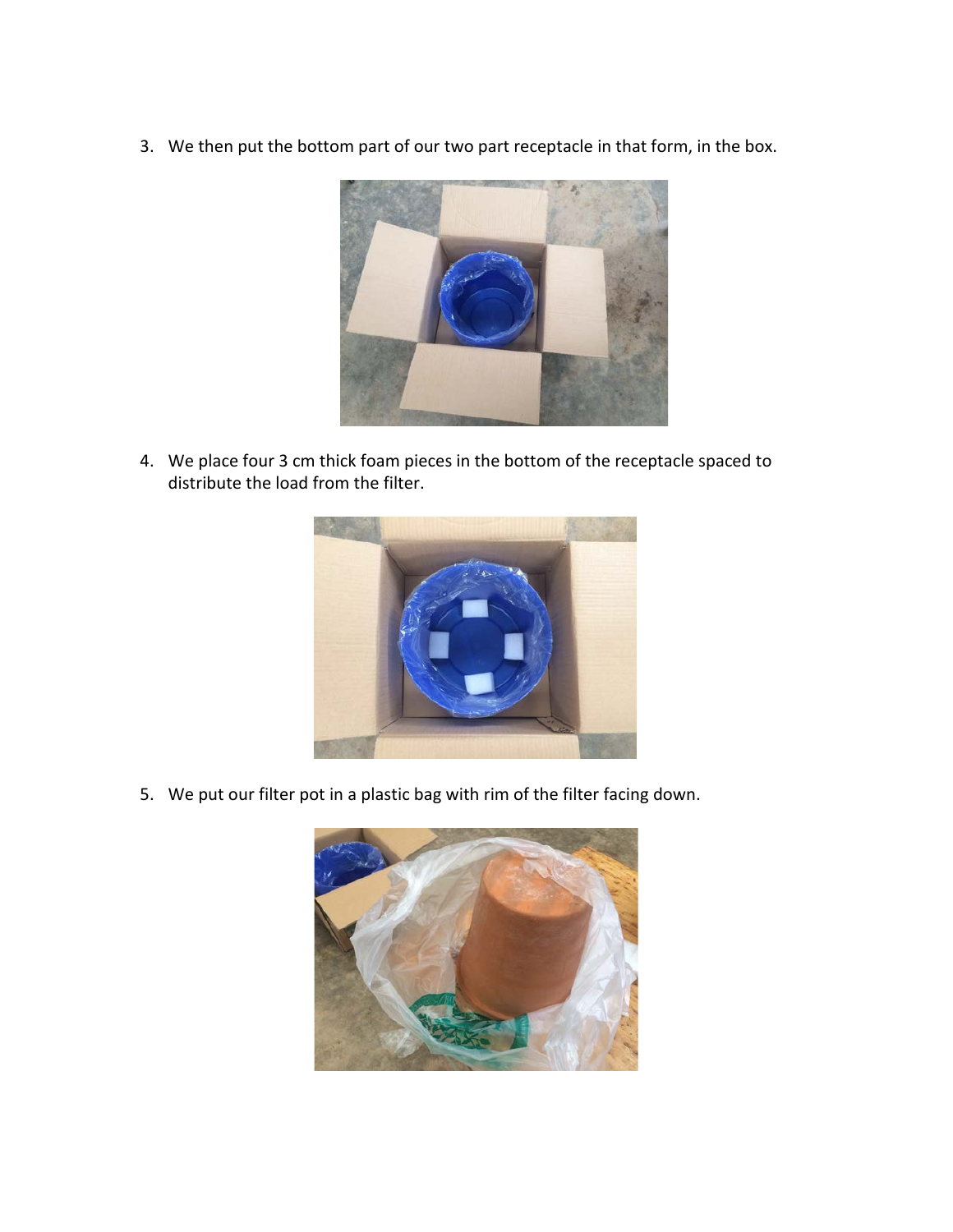6. We place the filter inside the receptacle, making sure the filter rim is on the 4 foam pieces.



7. A second cardboard form is then placed over the filter pot and inside the receptacle.



8. The upper part of the receptacle is placed upside down inside the receptacle with the filter going through the upper part of the receptacle.